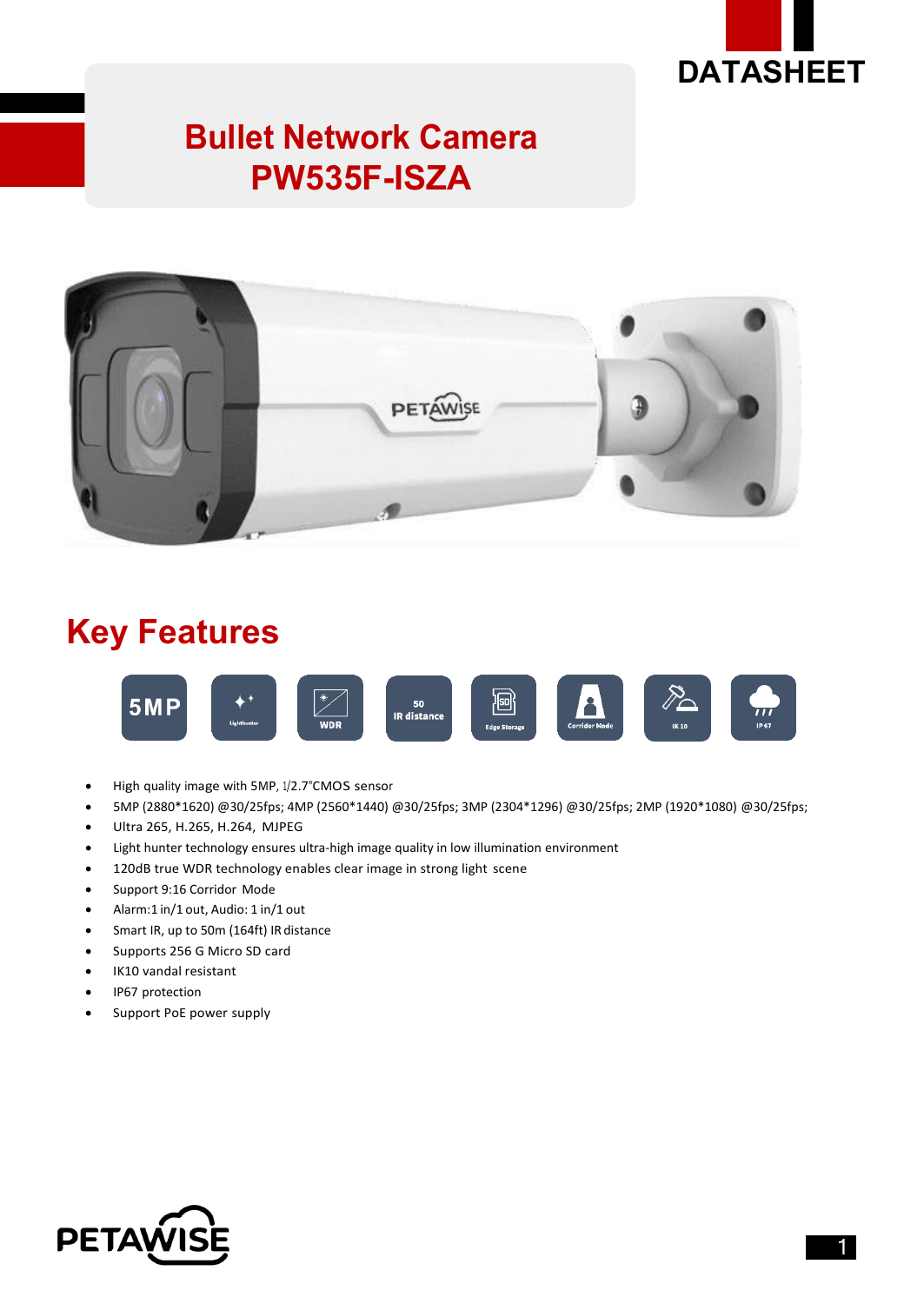

# **Specifications**

| <b>Model No.</b>               |                                                                                                                                                                                                                                                                                                                                                                                                       |                | PW535F-ISZA                      |               |                                      |  |
|--------------------------------|-------------------------------------------------------------------------------------------------------------------------------------------------------------------------------------------------------------------------------------------------------------------------------------------------------------------------------------------------------------------------------------------------------|----------------|----------------------------------|---------------|--------------------------------------|--|
|                                | <b>Camera</b>                                                                                                                                                                                                                                                                                                                                                                                         |                |                                  |               |                                      |  |
| Sensor                         | 1/2.7", 5.0 megapixel, progressive scan, CMOS                                                                                                                                                                                                                                                                                                                                                         |                |                                  |               |                                      |  |
| Lens                           | 2.7 ~ 13.5mm, AF automatic focusing and motorized zoom lens                                                                                                                                                                                                                                                                                                                                           |                |                                  |               |                                      |  |
|                                | Lens (mm)                                                                                                                                                                                                                                                                                                                                                                                             | Detect (m)     | Observe (m)                      | Recognize (m) | Identify (m)                         |  |
| <b>DORI Distance</b>           | 2.7                                                                                                                                                                                                                                                                                                                                                                                                   | 60.8           | 24.3                             | 12.2          | 6.1                                  |  |
|                                | 13.5                                                                                                                                                                                                                                                                                                                                                                                                  | 303.8          | 121.5                            | 60.8          | 30.4                                 |  |
| Angle of View (H)              | 106.25° ~ 30.42°                                                                                                                                                                                                                                                                                                                                                                                      |                |                                  |               |                                      |  |
| Angle of View (V)              | 56.36° ~ 17.22°                                                                                                                                                                                                                                                                                                                                                                                       |                |                                  |               |                                      |  |
| Angle of View (O)              |                                                                                                                                                                                                                                                                                                                                                                                                       | 110.34°~34.18° |                                  |               |                                      |  |
| Adjustment angle               | Pan: $0^\circ$ $\approx$ 360 $^\circ$                                                                                                                                                                                                                                                                                                                                                                 |                | Tilt: $0^\circ \approx 90^\circ$ |               | Rotate: $0^{\circ}$ ~ 360 $^{\circ}$ |  |
| Shutter                        | Auto/Manual, $1 \approx 1/100000$ s                                                                                                                                                                                                                                                                                                                                                                   |                |                                  |               |                                      |  |
| Minimum Illumination           | Color: 0.002Lux (F1.2, AGC ON)<br>OLux with IR on                                                                                                                                                                                                                                                                                                                                                     |                |                                  |               |                                      |  |
| Day/Night                      | IR-cut filter with auto switch (ICR)                                                                                                                                                                                                                                                                                                                                                                  |                |                                  |               |                                      |  |
| S/N                            | >56dB                                                                                                                                                                                                                                                                                                                                                                                                 |                |                                  |               |                                      |  |
| IR Range                       | Up to 50m (164ft) IR range                                                                                                                                                                                                                                                                                                                                                                            |                |                                  |               |                                      |  |
| Wavelength                     | 850nm                                                                                                                                                                                                                                                                                                                                                                                                 |                |                                  |               |                                      |  |
| IR On/Off Control              | Auto/Manual                                                                                                                                                                                                                                                                                                                                                                                           |                |                                  |               |                                      |  |
| Defog                          | Digital Defog                                                                                                                                                                                                                                                                                                                                                                                         |                |                                  |               |                                      |  |
| <b>WDR</b>                     | 120dB                                                                                                                                                                                                                                                                                                                                                                                                 |                |                                  |               |                                      |  |
|                                |                                                                                                                                                                                                                                                                                                                                                                                                       |                | Video                            |               |                                      |  |
| Video Compression              | Ultra 265, H.265, H.264, MJPEG                                                                                                                                                                                                                                                                                                                                                                        |                |                                  |               |                                      |  |
| H.264 code profile             | Baseline profile, Main profile, High profile                                                                                                                                                                                                                                                                                                                                                          |                |                                  |               |                                      |  |
| <b>Frame Rate</b>              | Main Stream: 5MP (2880*1620), Max 30fps; 4MP (2560*1440), Max 30fps; 3MP (2304*1296), Max 30fps;<br>1080P(1920*1080), Max 30fps;<br>Sub Stream: 720P (1280*720), Max 30fps; D1 (720*576), Max 30fps; 640*360, Max 30fps; 2CIF( 704*288),<br>Max 30fps; CIF(352*288), Max 30fps;<br>Third Stream: D1 (720*576), Max 30fps; 640*360, Max 30fps; 2CIF (704*288), Max 30fps; CIF (352*288),<br>Max 30fps; |                |                                  |               |                                      |  |
| Video Bit Rate                 | 128 Kbps~16 Mbps                                                                                                                                                                                                                                                                                                                                                                                      |                |                                  |               |                                      |  |
| 9:16 Corridor Mode             | Supported                                                                                                                                                                                                                                                                                                                                                                                             |                |                                  |               |                                      |  |
| OSD                            | Up to 8 OSDs                                                                                                                                                                                                                                                                                                                                                                                          |                |                                  |               |                                      |  |
| Privacy Mask                   |                                                                                                                                                                                                                                                                                                                                                                                                       | Up to 4 areas  |                                  |               |                                      |  |
| ROI                            | Up to 8 areas                                                                                                                                                                                                                                                                                                                                                                                         |                |                                  |               |                                      |  |
| Motion Detection               | Up to 4 areas                                                                                                                                                                                                                                                                                                                                                                                         |                |                                  |               |                                      |  |
| A.I. Analytics                 | Cross line, Intrusion, Enter area, Leave area, Face Detection                                                                                                                                                                                                                                                                                                                                         |                |                                  |               |                                      |  |
| Image                          |                                                                                                                                                                                                                                                                                                                                                                                                       |                |                                  |               |                                      |  |
| White Balance                  | Auto/Outdoor/Fine Tune/Sodium Lamp/Locked/Auto2                                                                                                                                                                                                                                                                                                                                                       |                |                                  |               |                                      |  |
| <b>Digital Noise Reduction</b> | 2D/3D DNR                                                                                                                                                                                                                                                                                                                                                                                             |                |                                  |               |                                      |  |
| Smart IR                       | Support                                                                                                                                                                                                                                                                                                                                                                                               |                |                                  |               |                                      |  |
| Flip                           | Normal/Vertical/Horizontal/180°/90°Clockwise/90°Anti-clockwise                                                                                                                                                                                                                                                                                                                                        |                |                                  |               |                                      |  |
| DE warping                     | N/A                                                                                                                                                                                                                                                                                                                                                                                                   |                |                                  |               |                                      |  |

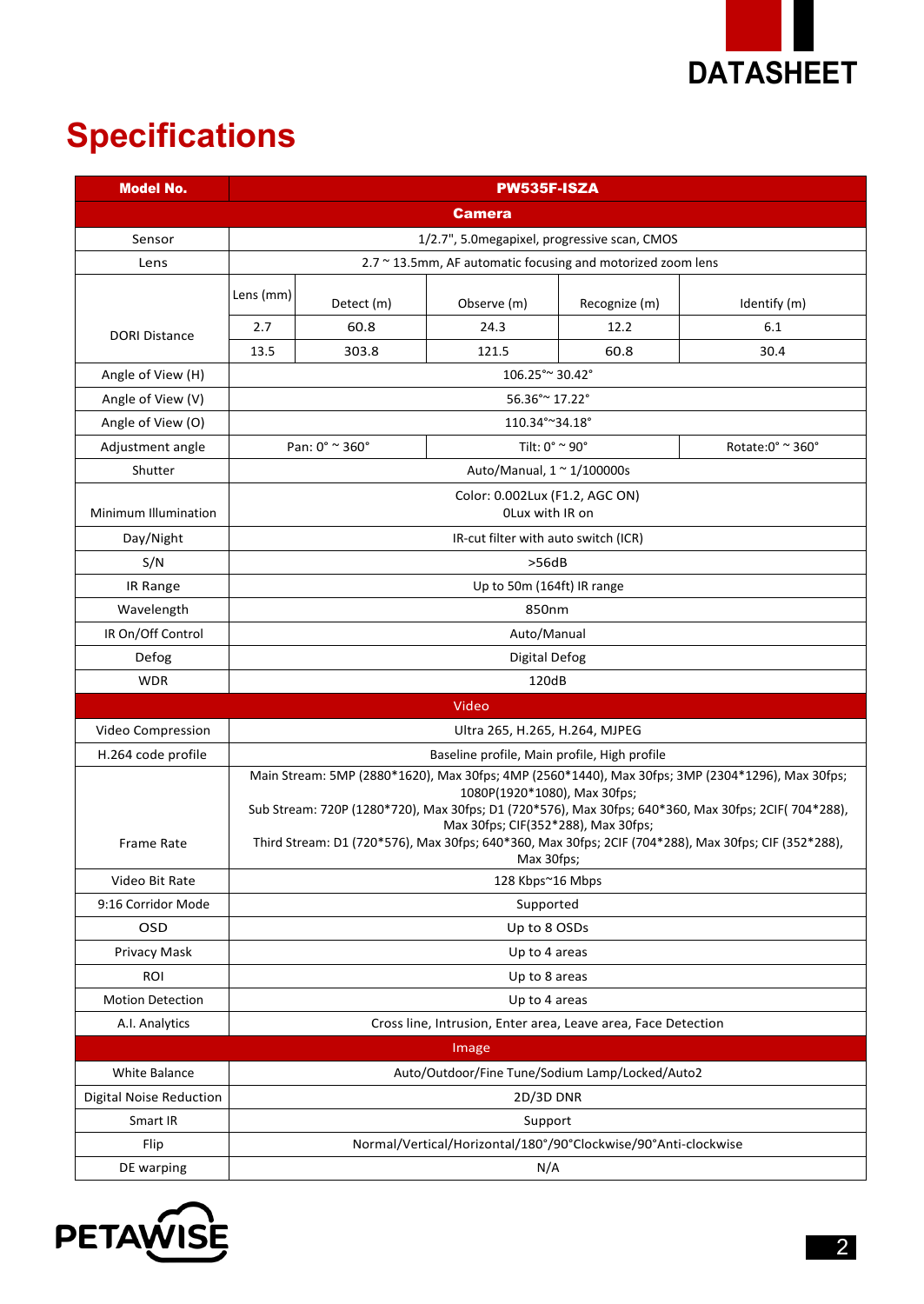

| <b>HLC</b>                    | Supported                                                                                                                         |  |  |  |  |
|-------------------------------|-----------------------------------------------------------------------------------------------------------------------------------|--|--|--|--|
| <b>BLC</b>                    | Supported                                                                                                                         |  |  |  |  |
|                               | Audio                                                                                                                             |  |  |  |  |
| <b>Audio Compression</b>      | G.711                                                                                                                             |  |  |  |  |
| Two-way Audio                 | Supported                                                                                                                         |  |  |  |  |
| Suppression                   | Supported                                                                                                                         |  |  |  |  |
| Sampling Rate                 | 8KHZ                                                                                                                              |  |  |  |  |
| <b>Storage</b>                |                                                                                                                                   |  |  |  |  |
| Edge Storage                  | Micro SD, up to 256GB                                                                                                             |  |  |  |  |
| Network Storage               | <b>ANR</b>                                                                                                                        |  |  |  |  |
| <b>Network</b>                |                                                                                                                                   |  |  |  |  |
| Protocols                     | IPv4, IGMP, ICMP, ARP, TCP, UDP, DHCP, PPPoE, RTP, RTSP, RTCP, DNS, DDNS, NTP, FTP, UPnP, HTTP,<br>HTTPS, SMTP, 802.1x, SNMP, QoS |  |  |  |  |
| Compatible Integration        | ONVIF (Profile S, Profile G, Profile T), API                                                                                      |  |  |  |  |
| Client                        | Guardstation, IMCCTV                                                                                                              |  |  |  |  |
|                               | Plug-in required live view: IE9+, Chrome 41 and below, Firefox 52 and below                                                       |  |  |  |  |
| Web Browser                   | Plug-in free live view: Chrome 57.0+, Firefox 58.0+, Edge 16+, Safari 11+                                                         |  |  |  |  |
|                               | Interface                                                                                                                         |  |  |  |  |
| Audio I/O                     | Input: impedance 35kΩ; amplitude 2V [p-p]                                                                                         |  |  |  |  |
|                               | Output: impedance 600Ω; amplitude 2V [p-p]                                                                                        |  |  |  |  |
| Alarm I/O                     | 1/1                                                                                                                               |  |  |  |  |
| Network                       | 1 RJ45 10M/100M Base-TX Ethernet                                                                                                  |  |  |  |  |
|                               | Certifications                                                                                                                    |  |  |  |  |
| Certifications                | CE: EN 60950-1                                                                                                                    |  |  |  |  |
|                               | UL60950-1<br>UL:                                                                                                                  |  |  |  |  |
|                               | FCC: FCC Part 15                                                                                                                  |  |  |  |  |
|                               | General                                                                                                                           |  |  |  |  |
|                               | DC 12V±25%, PoE (IEEE 802.3af)                                                                                                    |  |  |  |  |
| Power                         | Power consumption: Max 8.0W                                                                                                       |  |  |  |  |
| Dimensions ( $\emptyset$ x H) | 245 x 86 x 72mm (9.6" x 3.4" x 2.8")                                                                                              |  |  |  |  |
| Net Weight                    | 0.92kg (2.0lb)                                                                                                                    |  |  |  |  |
| Material                      | Metal                                                                                                                             |  |  |  |  |
| <b>Working Environment</b>    | -30°C ~ 60°C (-22°F ~ 140°F), Humidity: ≤95% RH (non-condensing)                                                                  |  |  |  |  |
| <b>Storage Environment</b>    | -30°C ~ 60°C (-22°F ~ 140°F), Humidity: ≤95% RH (non-condensing)                                                                  |  |  |  |  |
| <b>Surge Protection</b>       | 6KV                                                                                                                               |  |  |  |  |
| <b>Ingress Protection</b>     | <b>IP67</b>                                                                                                                       |  |  |  |  |
| Vandal Resistant              | IK10                                                                                                                              |  |  |  |  |
| <b>Reset Button</b>           | N/A                                                                                                                               |  |  |  |  |

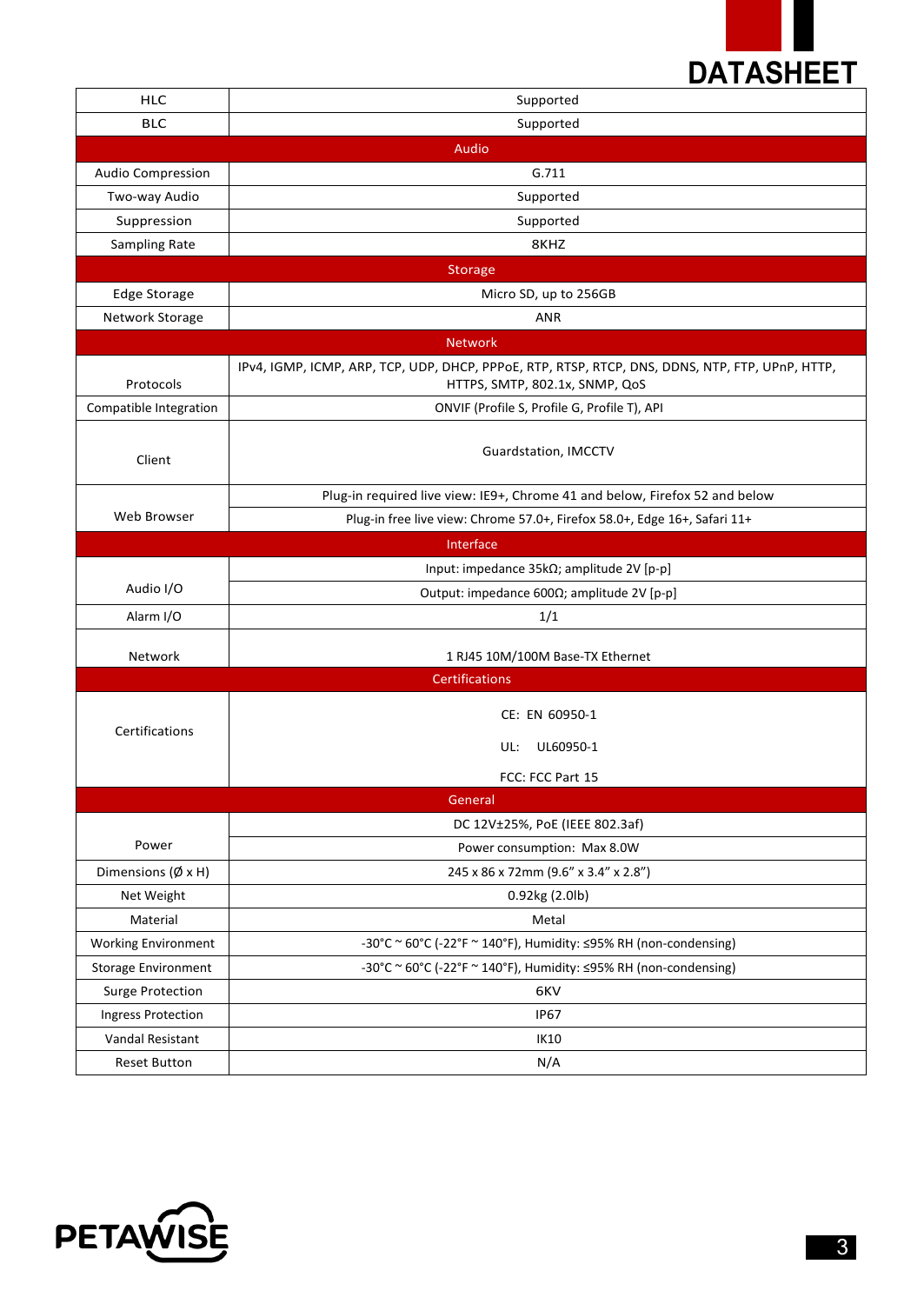

## **Dimensions**